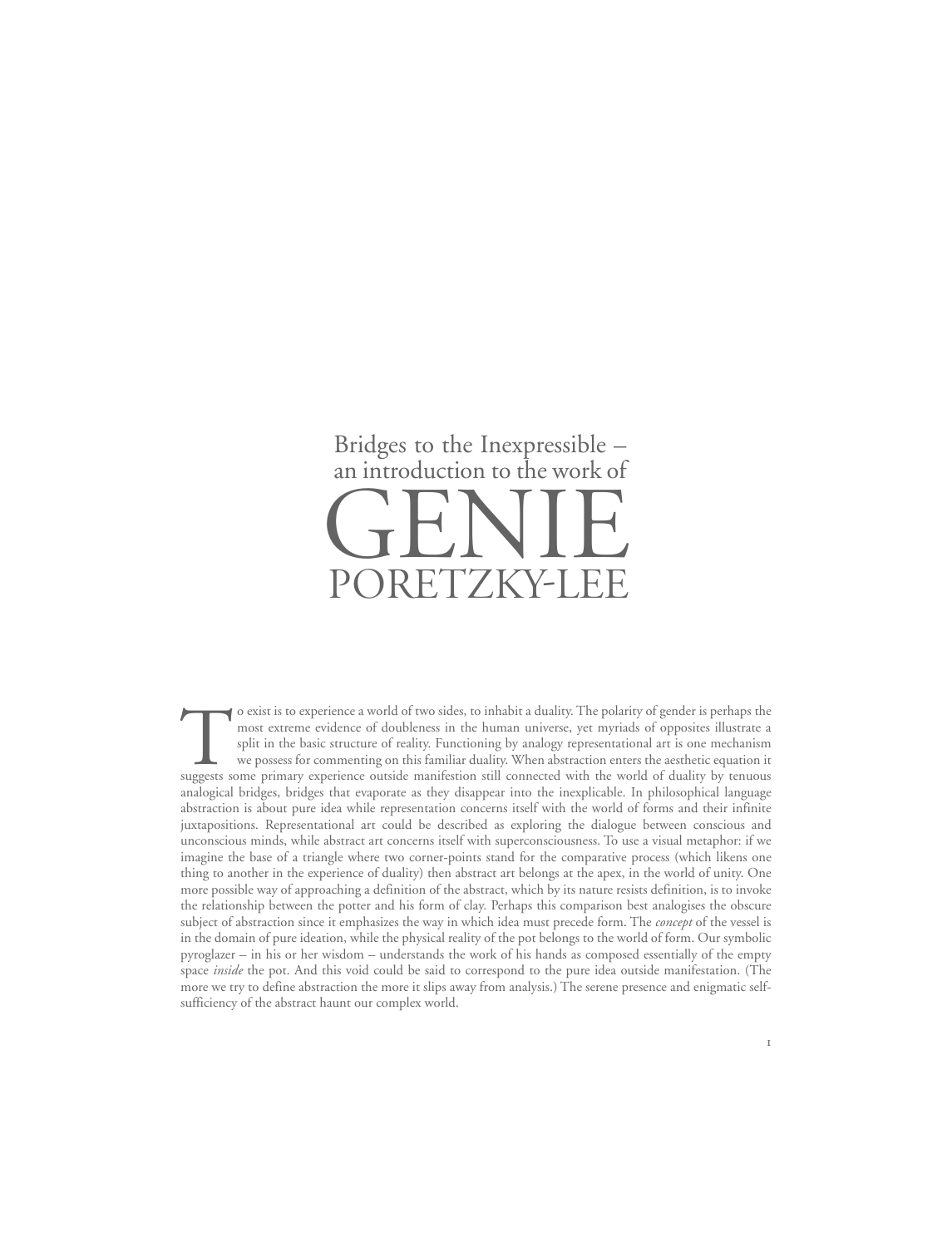Genie Poretsky-Lee is aware of the busy plane of analogy but her work remains orientated towards the minimal summit of the non-referential. In her canvases any analogical interpretation of image will be based on subjective response, a reflex based either on texture and colour, or both. Yet the *intention* of the artist must register if there is to be a satisfactory reaction. Perhaps a certain hue may evoke a specific hour of the night or a type of flower which in turn suggests a mood. A density may catalyse a state of mind. In the dark hypnotic canvas entitled *To the Four Directions* we discover a cosmic diagram which suggests a map for the navigation of existence. Here we negotiate blood-soaked walls, corridors of nightmare and claustrophobia twisting and turning. A sombre maze of suffering and paranoia draws us ever deeper into confined spaces. As we are enticed and propelled towards the central field of the painting, the pathways become more compacted, this narrowing possibly representing the exponential difficulties which multiply as one approaches some threshold of liberation. The fabric area of the painting reinforces this impression of a struggle. Here we discover trauma and stress sewn onto canvas as a surgeon might stitch a wound. We imagine a clotted dressing, a bandage of hurt, suddenly grasp that here may be the very material from the which the thread of Ariadne was unwound. Psychological monsters lurk in forgotten corners. Then – miraculously – a window seems to open into another reality and we glimpse a dimension of unity and transparency, a garden of simplicity. It seems that all along it has been the intention of the painter to lead us here, past barriers of impossible crisis, through an endless maze of detours and blind alleys, to this redemptive space at the heart of the cosmos. We seem to have been guided out of some tortured labyrinth of manifestation and into a region of unity, refreshing and unexpected. And talking with Poretsky-Lee about the interpretation of this canvas she speaks of 'a rejoining internally within a flowering space'.

In the art of Genie Poretsky-Lee a relationship is examined between the nonexistent and the existent. The impact of seeing the world stripped of its details and reduced to its essentials strikes us forcefully. In the vision of this artist every material object elaborating any given work has an independent resonance which attracts the viewer towards a symbolism of essence. (Even if we do not subscribe to the idea, we should bear in mind that representational art has been proscribed in various cultures, banned because it distracts from the contemplation of the abstract truth. And some cultures, as the Tibetan, for instance, have gone so far as to completely prohibit certain artifacts such as the wheel and the mirror.) As we view these paintings, we are invited to step onto a connective platform, a bridge, which takes us towards a realm of Taoist emptiness. Here, a glass is not made of glass. A cup is not constructed in ceramic or clay. Instead, the 'cupness' of the object is a function of the space inside the glass, taken for granted. Here, a house is not made of brick-and-mortar walls but arranged around a void space which gradually – surrealistically – becomes a room. In the work of Genie Poretsky-Lee we approach a zone without qualities or definitions – which only limit perception of the absolute – discover suggestions which stimulate a revelation of possibilities. Here we enter a confrontation with significance where lateral and vertical planes – journeys of ascent and descent, journeys into proliferation and multiplicity – can be compared to the mountain-face or ocean-trench faced by the explorer, with the essential difference that in this art-form we penetrate abysses and heights of the invisible.

Amidst enormous tensions brought to bear on the human condition, the artist – the 'maker' in Poretsky-Lee's preferred term – seeks to transform incarnate experience with all its sensate details and limitations. What is unusual here is that the maker is not seeking to impose strictures of orthodox perception. The process conforms to the way of those who seek to transform themselves before expecting to see the transformation of the world. (Rimbaud says: 'I is another' before he speaks of 'Christmas on Earth' or of the reinvention of love.) Importantly there is nothing formulaic about this process. We are in the realm of an art which speaks for itself, which is so assured and achieved that it does not need to dictate or presuppose or lay down laws. This art is open-minded and non-doctrinaire. We witness a working practice which is neither affiliated nor obligated. Poretsky-Lee says of her quest for authentic vision that she feels closer to the Australian aborigines than to any contemporary art movement. Her work could be described as an attempt to be true to the self through an examination of nature, where nature is understood as a universal force-field permeated by the thought-form of Self.

As a telling example of the interplay between vertical and horizontal planes just referred to, the painting *Jacob's Ladder* offers a fascinating glimpse of another order of reality. Here we find numerous smudged laterals in a brown-earth hue superimposed on a dark green ground, suggesting perhaps the red clay of the Sumerian Adamu. Pursuing this interpretation we see that these deep-red terrestrial 'bloodlines' which stretch out across horizons of life are subverted and transformed. Something happens to these busy laterals. Smudgings and lightspots interrupt their frenetic but regimented identities. Stacked upon one another like so many uniform